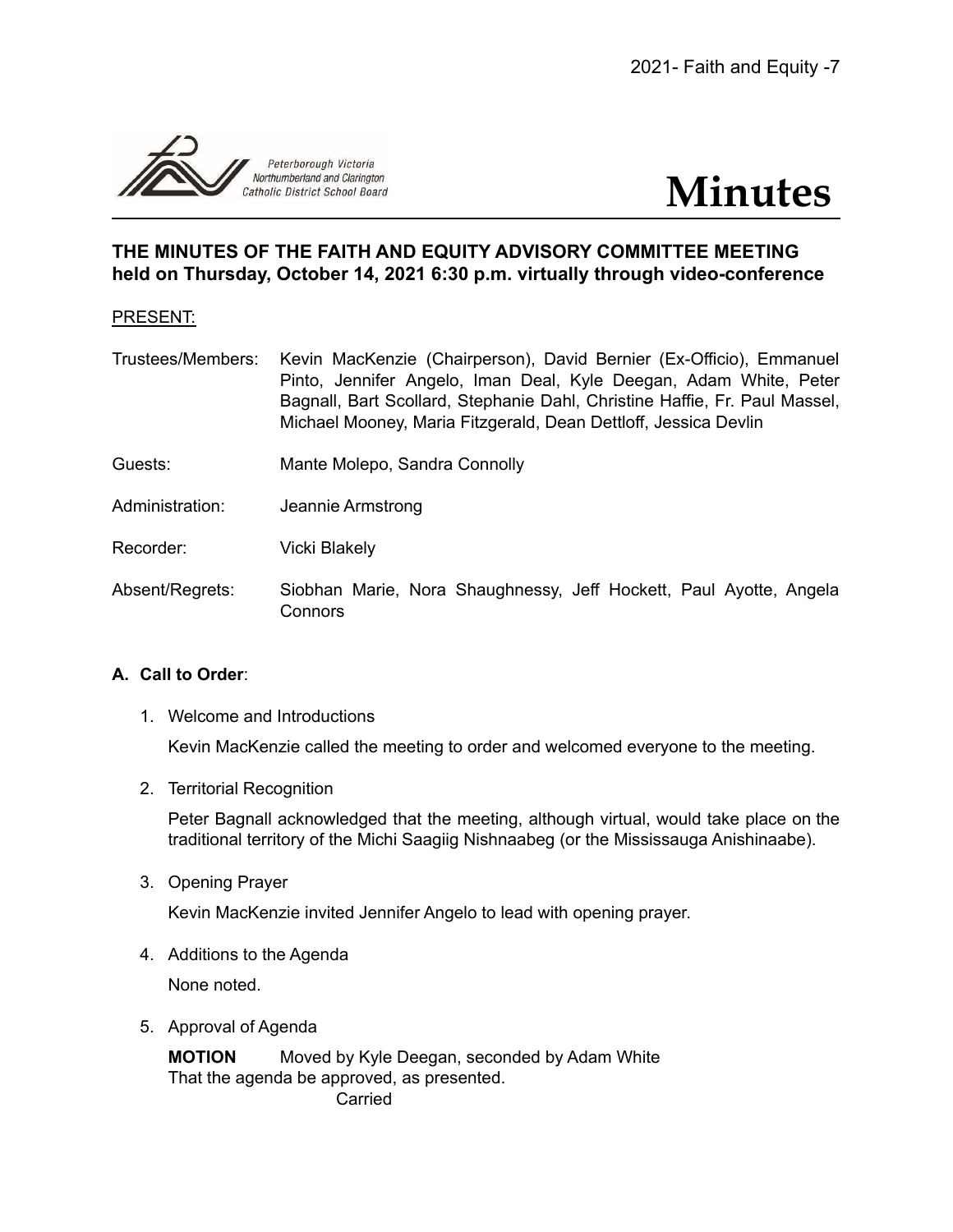6. Declarations of Conflicts of Interest

None noted.

- 7. Approval of the [Minutes](https://docs.google.com/document/d/1tA-awDfWTAL90W4wcNTQj6ZqE6cVGWxX/edit?usp=sharing&ouid=117905647354719688566&rtpof=true&sd=true) of the Meeting of Thursday April 28, 2021
	- **MOTION** Moved by Jennifer Angelo, seconded by Emmanuel Pinto That the Minutes of the Faith and Equity Advisory Committee held on April 28, 2021 be approved, as presented. Carried
- 8. Business Arising from the Minutes

None noted.

#### **B. Discussion/Presentations**:

1. Equity Work and Student Survey - Jeannie Armstrong, Superintendent of Learning, Mante Molepo, PVNCCDSB Equity Advisor, Sandra Connolly, Learning Consultant

Jeannie Armstrong presented an overview of the PVNCCDSB Demographic Data Project and the purpose of collecting the data; need to create a system plan, education and engagement in personal learning for staff and students, and accountability by removing system barriers in student pathways. Equity Committee members have been engaging in training through the National Equity Centre. Data collected from the survey will remain confidential and will be released as aggregate data only. The platform being used, Qualtrics XM, will provide quality data analysis to produce reports that will be shared PVNCCDSB wide.

Sandra Connolly reviewed the census survey questions required by the Ministry and walked the committee through the survey. 90% of survey questions were provided by the Ministry, while the other questions being designed by Equity Advisor, Mante Molepo.

Mante Molepo explained the purpose of the equity work and the student survey. PVNC wants to both understand how the students experience discrimination and if/how they experience an inclusive education. A fulsome equity review will aid in developing the equity policy and action plan. Consultations and focus groups (including educators, principals, black secondary students, parents and black organizations) on anti-black racism will be taking place throughout Clarington. Survey responses from educators, principals and vice principals, along with the data collection through the student census data has been utilized. Developing professional development across PVNCCDSB is underway, including "Lunch & Learn" sessions in October and November, full day professional development, and access to resources for educators of K-8.

The student census survey has had responses from over 1,000 students in grades 1-8, and 1,200 responses for 9-12. The student census is a Provincial pilot project, which will be mandatory for all boards by 2023.

2. Review of "Wonderfully Made: Renewing the Promise Faith and Equity Walk" School Resource - Peter Bagnall, Religion and Family Life Learning Consultant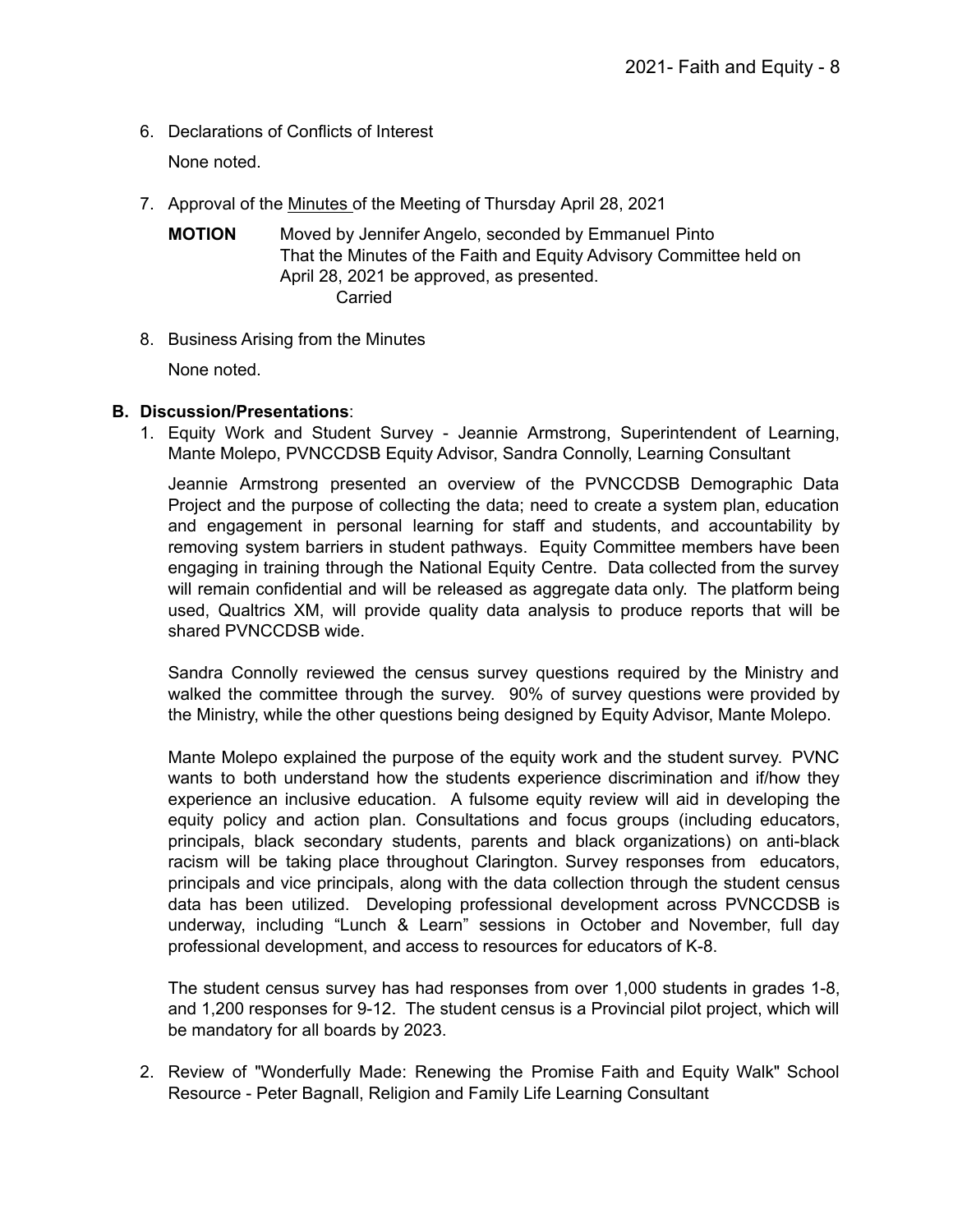Peter Bagnall presented the Faith & Equity Reflection Tool which brings together four resources; the "Wonderfully Made" image, "Renewing the Promise" themes (Assembly of Catholic Bishops of Ontario), "Equity Continuum" (Ontario Institute of Studies in Education), and "Auditing Our Catholic Schools" (Author John Kostoff). The tool is designed as a spreadsheet that brings all four resources together through indicator categories which are based on the themes of Renewing the Promise. Each tab features a particular theme and indicators, which are then able to assess where the schools meet the indicators. The colour will change (brighten) as the assessment is completed and as those indicators are met by the school. The committee then took time to review the tool with an eye to placement, language used and the order of the indicators.

3. Accompaniment through Synodality: A Look at the Strategic Priorities - Father Paul Massel, Faith Animator and Peter Bagnall, Religion and Family Life Learning Consultant

Father Paul Massel and Peter Bagnall presented on the discussion of synodality and the synodal process from the Vatican. Often connected with the hashtag #ListeningChurch, it is focused on the art of encounter, participation, spiritual discernment and prayer along with dialogue. This movement will be occurring for the next two years including at the local level within the Diocese. The synodal process is an exercise in "mutual listening involving the entire People of God," as described by Pope Francis. The main reflection questions are relevant and brief which allow them to be explored more deeply.

An overview was provided of PVNCCDSB's new Strategic Priorities and the consultation process which included students, staff, the community and the diocese. The three pillars; "Being Creative, Being Well, Being Community" helped to guide PVNCCDSB's strategic plan as it strives to achieve the mission of accompanying our students as we strive for excellence in Catholic Education. We educate students in faith-filled, loving, safe, inclusive schools to develop the God-given abilities of each person, each day and the direction to achieve these as an educational institution and religious community. 'Being' – finding that place centred in God where one finds their sense of being and where they can accomplish all of their best in doing, like that of the cross - intersecting and experiencing God together. It is exciting and inspiring being aligned with the Church, with accompaniment building on the spirit of listening to one another.

The committee then discussed the question: "Where do you see possibilities for Faith and Equity in the updated strategic priorities?" The following came from the discussion:

- This should build and strengthen relationships between parish, school and community.
- All the priorities flow through the lens of faith and equity, growing in our faith and merging this with equity so all staff, students, stakeholders see themselves reflected in the strategic plan.
- Giving a space and providing staff to have uncomfortable discussion and build on dialogue and grow through learning and professional development.
- Identifying and responding to barriers for both students and staff.
- It is important to reflect on the word "diversity", so it isn't binary, as all are at different levels in their journey.
- Faith and equity directly correlates with being well, valuing relationships, keeping Jesus at the centre, being the heart of inclusion as everyone is made in the image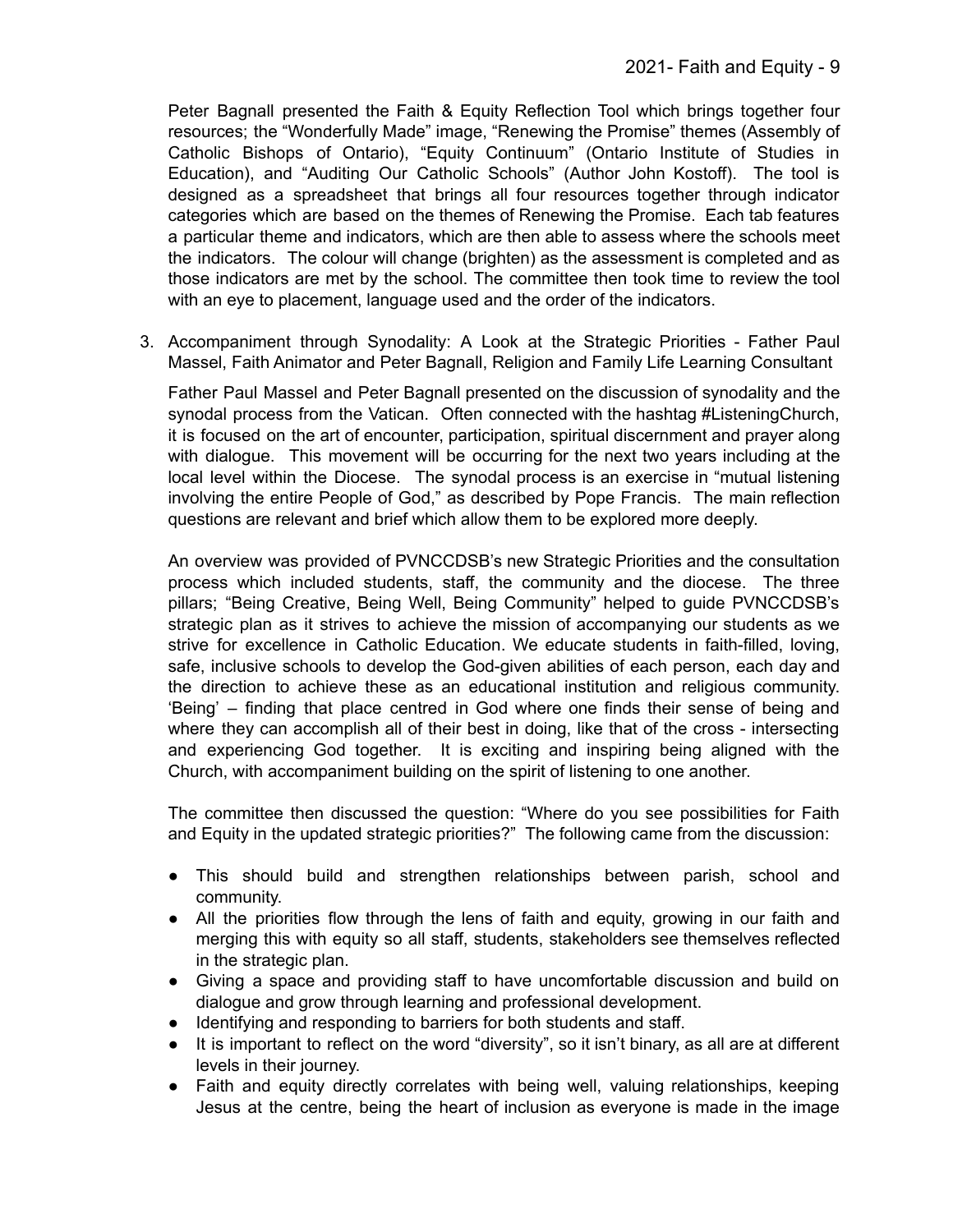and likeness of God.

- The more we discover our diversity, the more we discover our oneness.
- Out of the being comes the doing. In a society that focuses more on doing, hope that it aligns more with being, which will influence the doing differently.

#### **C. Information Items**:

1. Virtual Rosary and Peterborough Catholic Women's League Government Resolutions – Maria Fitzgerald

The CWL is rebuilding and renewing in celebration post-COVID. To provide background regarding the CWL, Maria spoke about the advocacy role CWL's have taken over the years and which has proved successful in encouraging positive legislative changes at all levels of government. The CWL supports their members and the parishes and continues to actively pursue new members to join.

Due to COVID-29 and the restrictions that have been implemented which restricts visitors into the schools, the CWL has created a Virtual Rosary program. A request for volunteers was made and resulted in an overwhelming response from CWL members. 18 people have volunteered to help deliver this program to our students.

2. Secondary School Chaplaincy Update – Iman Deal

Iman Deal provide to the Committee of some of the activities taking place in the secondary schools.

The secondary school Chaplaincy Team Leaders continue to provide support to school staff with morning liturgies and Christian meditation.

Priests from the secondary schools' local churches are visiting all religion classes to celebrate the Sacrament of Reconciliation. This has nurtured the relationships between both staff and students, which had been missing during the pandemic.

Staff and students are regularly invited to the Chapel to participate in meditation, reflection and prayers. Students are asking to pray the Rosary (in French and English) and are taking the lead in morning prayers.

An Indigenous prayer service on Truth and Reconciliation, with the focus on the Grandfather Teachings, was offered recently and Orange Shirt Day was widely promoted and included a minute of silence.

A Social Justice Club has been started with students leading a St. Vincent food drive.

COVID restrictions permitting, a cultural Christmas event is being planned.

Recently, to improve student voice and participation, the Thanksgiving Mass, and a recent Youth Mass held at one of the local parishes, were both student-led.

A Development and Peace virtual event was presented recently and was attended by students from all of our Catholic Secondary Schools.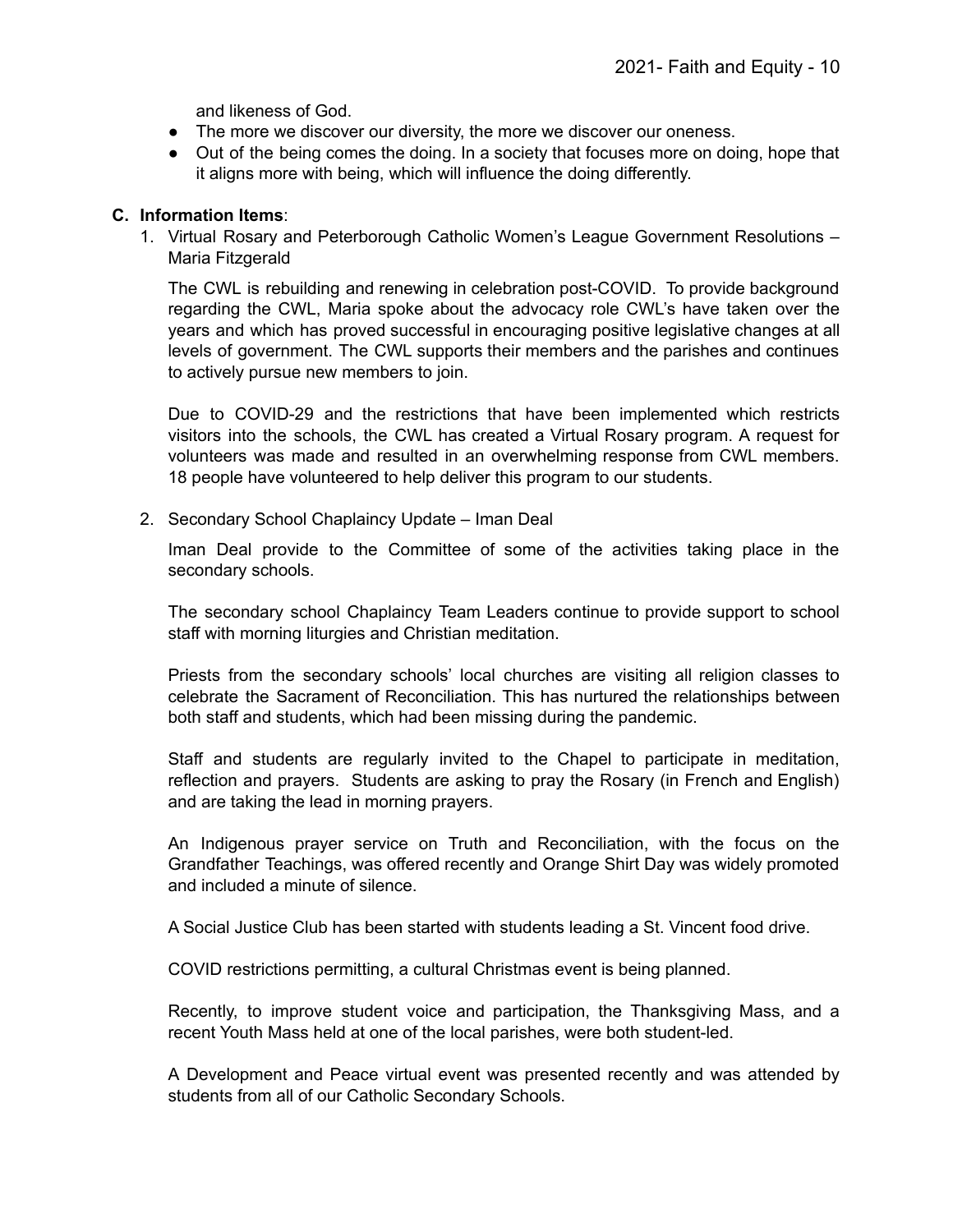The schools recently took part in a fundraising walk to raise money and awareness for ovarian cancer in memory of a beloved St. Mother Teresa Catholic Elementary School teacher who lost her battle in 2021 to the disease.

3. Committee Member Updates

Kyle Deegan – The Parish Priest has been visiting the school. It was amazing to see how focused the students were and captivated by the discussion.

Jennifer Angelo – Working on the renewal of the Being Well Strategy. Very happy to visit St. Mary CES in Campbellford with Peter Bagnall recently where he assisted most classes with Christian meditation; promoting good for all/Tier One strategies to promote Well Being with students, incorporating the mind, body and spirit.

Jessica Devlin, New Canadians Centre – 78 individuals arrived September 2021 from Afghanistan. The families are different than previous settlements - many of the fathers are interpreters and speak English very well. Staff has been called from other programs and some staff, those that worked during the Syrian initiative, have been recruited back to assist with welcoming and helping to settle the new families.

Dean Dettloff, Development and Peace – A [Schooling](https://www.devp.org/en/blog/a-schooling-in-solidarity/) in Solidarity - Ladauto Si is still a big part of the program, but has been renamed for longevity. The badge program; taking on social justice challenges to earn badges at all different levels of participation.

Bart Scollard – On Tuesday, November 16, 2021, PVNCCDSB will be celebrating the Mass for the Deceased Community Members at the Cathedral of St. Peter in Chains in Peterborough.

Adam White – New Canadians Centre invited a team of youth to the meeting, the youth group has developed a guide for youth which is now being distributed to staff and students. English Language Learners (ELL) staff are progressing forward with a couple of initiatives that will assist classroom teachers in getting to know their students better.

Father Paul – So proud of our schools and the work of our Chaplaincy Team Leaders. The Chaplaincy Team Leaders in the schools and the Parish Priests are working hard to bring home, parish, and school together again.

## **D. Remaining 2021-2022 Committee Meeting Dates:**

- 1. Thursday, February 10, 2022
- 2. Thursday, April 28, 2022

#### **E. Next Committee Meeting**:

- 1. Thursday, February 10, 2022 at 6:30 p.m. 8:30 p.m.
	- a. Agenda items for February 10, 2022 meeting are to be forwarded to Administrative Assistant, Shannon Carr (scarr@pvnccdsb.on.ca).
	- b. Selection of committee member for Land Acknowledgement Iman Deal